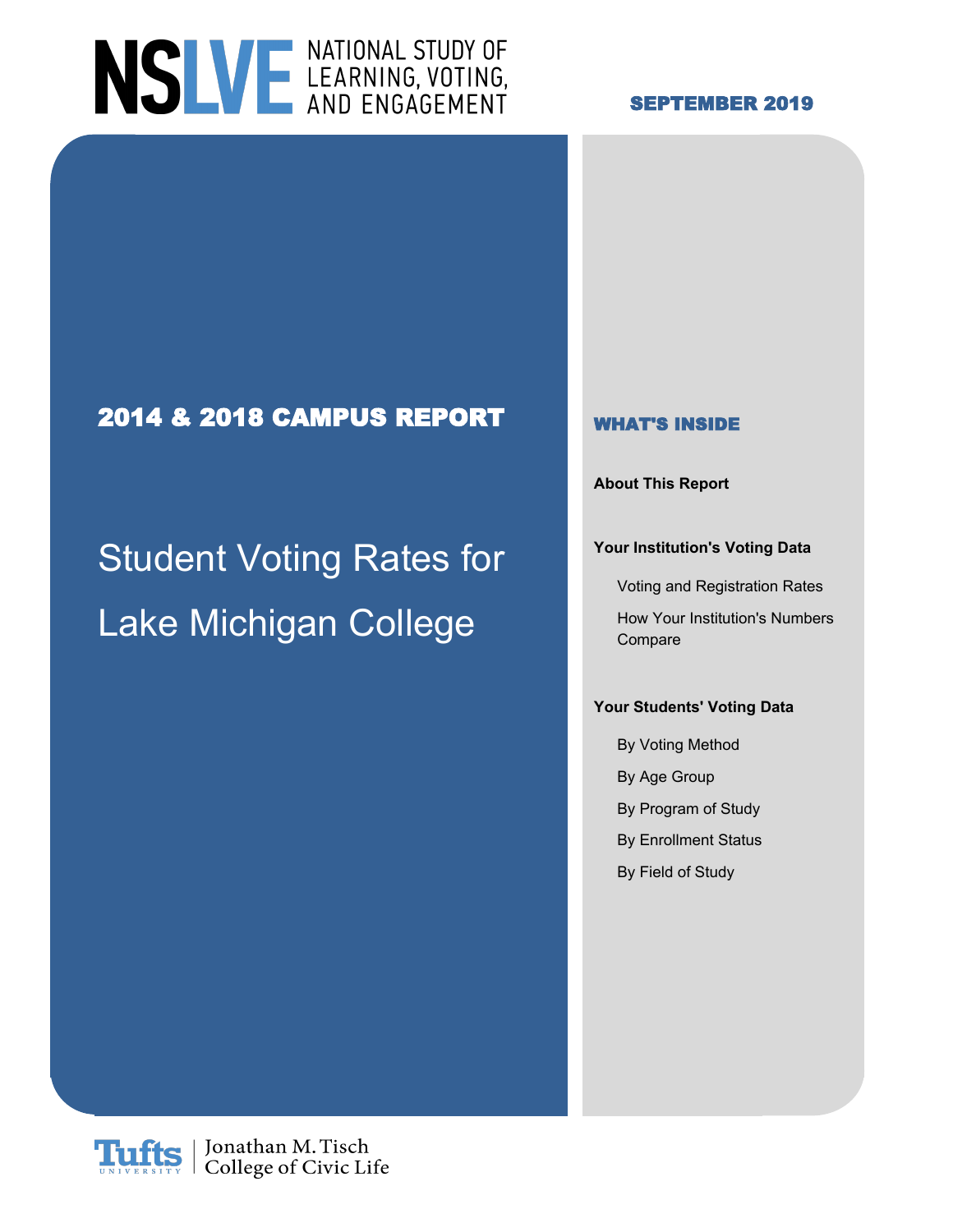### About This Report

Thank you for participating in the National Study of Learning, Voting, and Engagement (NSLVE). Since NSLVE's launch in 2013, more than 1,000 colleges and universities have signed up to receive their voting rates for the 2012, 2014, 2016 and 2018 federal elections. Along with others, your institution's participation in this study has helped us build a robust database for research on more than 10 million de-identified student records for each election year.

NSLVE is a signature initiative of the Institute for Democracy and Higher Education (IDHE) at Tufts University's Jonathan M. Tisch College of Civic Life. IDHE is an applied research center focused on college and university student political learning and participation in democracy. IDHE researchers study voting, campus conditions for political learning and discussion, closing equity gaps in participation, and increasing student agency and participation. We accomplish our goals through research, resource development, assisting institutions and the higher education community, and advocacy.

#### **About the Data**

The voter registration and voting rates in this report reflect the percentage of your institution's students who were eligible to vote and who voted in the 2014 and 2018 elections. These results are based on enrollment records your institution submitted to the National Student Clearinghouse and publicly available voting files collected by Catalist. We exclude FERPA-blocked records. (For exceptions for campuses with disproportionately high numbers of FERPA blocked students, see our Campus Reports FAQ.)

The institutional voting rates reported on page 3 are adjusted by deducting an estimated number of students identified by each institution as non-resident aliens and reported to the Integrated Postsecondary Education Data System (IPEDS). For breakdowns by student characteristics in subsequent pages of the report, we cannot consistently adjust for students who are ineligible to vote: non-resident aliens (international students), resident aliens (undocumented students), and students who have been disenfranchised due to a felony conviction. As a result, your institution's actual voting rate may be higher than we report. If you have access to more complete data for students who are ineligible to vote, you may recalculate your rates by using the Recalculation Tool -

#### **https://idhe.tufts.edu/nslve-recalculation-tool**.

To read more about NSLVE data, see our Campus Reports FAQ -

**https://idhe.tufts.edu/nslve/frequently-asked-question s.**

#### **Reviewing the Data**

Use the following key to interpret the charts:  $=$  number of students is less than 10

 $n/a$  = no data was collected or calculated for this field.

#### **What to do next?**

 $\Box$  Review the data and identify your challenges and opportunities. This report provides comparisons between subgroups of your students and with similar institutions. For more comparisons or to see national voter registration and voting rates, read our national report, Democracy Counts 2018. To access our data portals -

**https://idhe.tufts.edu/public-data-portal-visualizat ions.**

 $\square$  Share the report widely and strategically by sharing it with institutional leaders, faculty across disciplines, student government leaders, and other student groups.

□ Read and *implement Election Imperatives*, ten recommendations for improving your campus climate for student political learning, discourse, equity, and participation **https://idhe.tufts.edu/electionimperatives.**

 $\Box$  Work with us. IDHE can help via virtual office hours, webinars, brown bag discussions, coaching, and in-person workshops.

For up-to-date news on NSLVE data, resources and upcoming opportunities visit our website: **https://idhe.tufts.edu/.**

Follow us on Twitter **@TuftsIDHE.**

We appreciate hearing from you! Please email us at **NSLVE@tufts.edu.**

Warm regards,

IDHE Team

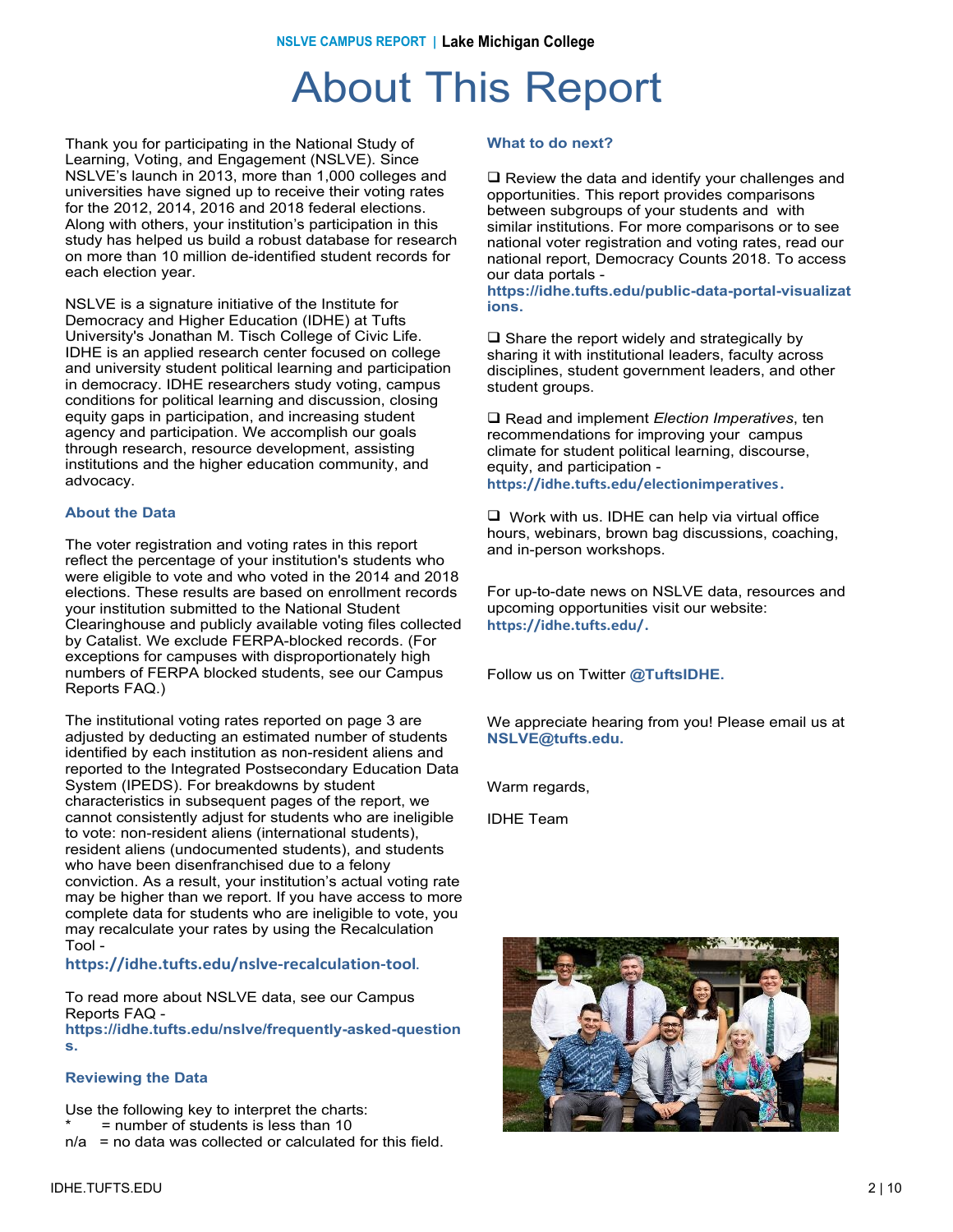## Voting and Registration Rates



| All Institutions, 2018 |  |
|------------------------|--|
|------------------------|--|

|                                            | 2014    | 2018    |     | Change |
|--------------------------------------------|---------|---------|-----|--------|
| Total student enrollment                   | 3,848   | 3,358   |     | $-490$ |
| Age under 18/Unknown                       | (760)   | (824)   |     |        |
| <b>IPEDS</b> estimated non-resident aliens | 0       | 0       |     |        |
| FERPA records blocked                      | $\star$ | $\star$ |     |        |
| Total eligible voters                      | 3,083   | 2,533   | ₩   | $-550$ |
| Number of students who registered          | 1,849   | 1,562   | ₩   | $-287$ |
| Number of students who voted               | 525     | 891     | 1P  | 366    |
| Registration rate                          | 60.0%   | 61.7%   | -17 | 1.7    |
| Voting rate of registered students         | 28.4%   | 57.0%   | 1P  | 28.7   |
| Voting rate                                | 17.0%   | 35.2%   |     | 18.2   |
| Difference from all institutions           | $-2.7$  | $-3.9$  |     |        |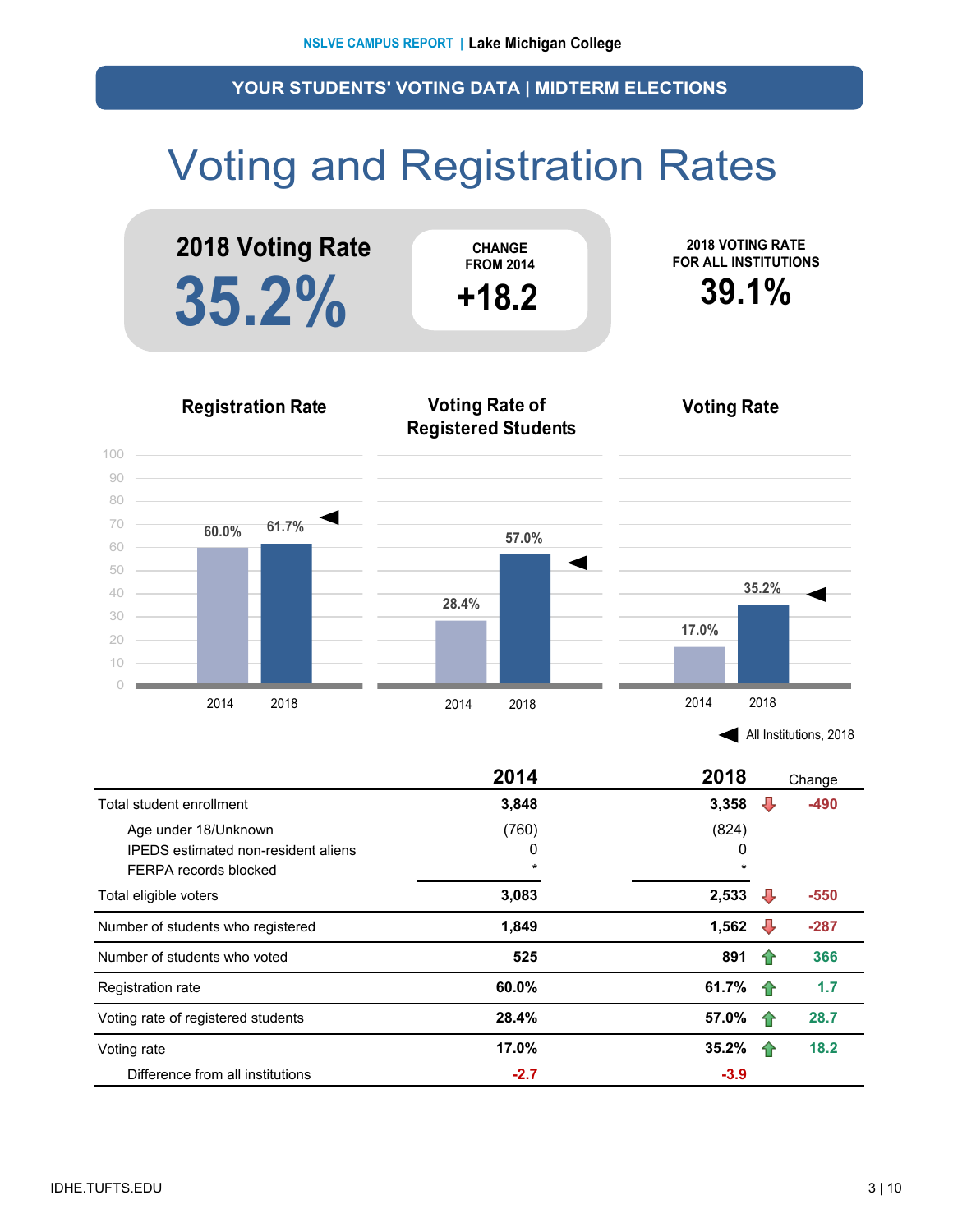**HOW YOUR NUMBERS COMPARE | MIDTERM ELECTIONS**

### By Carnegie Classification



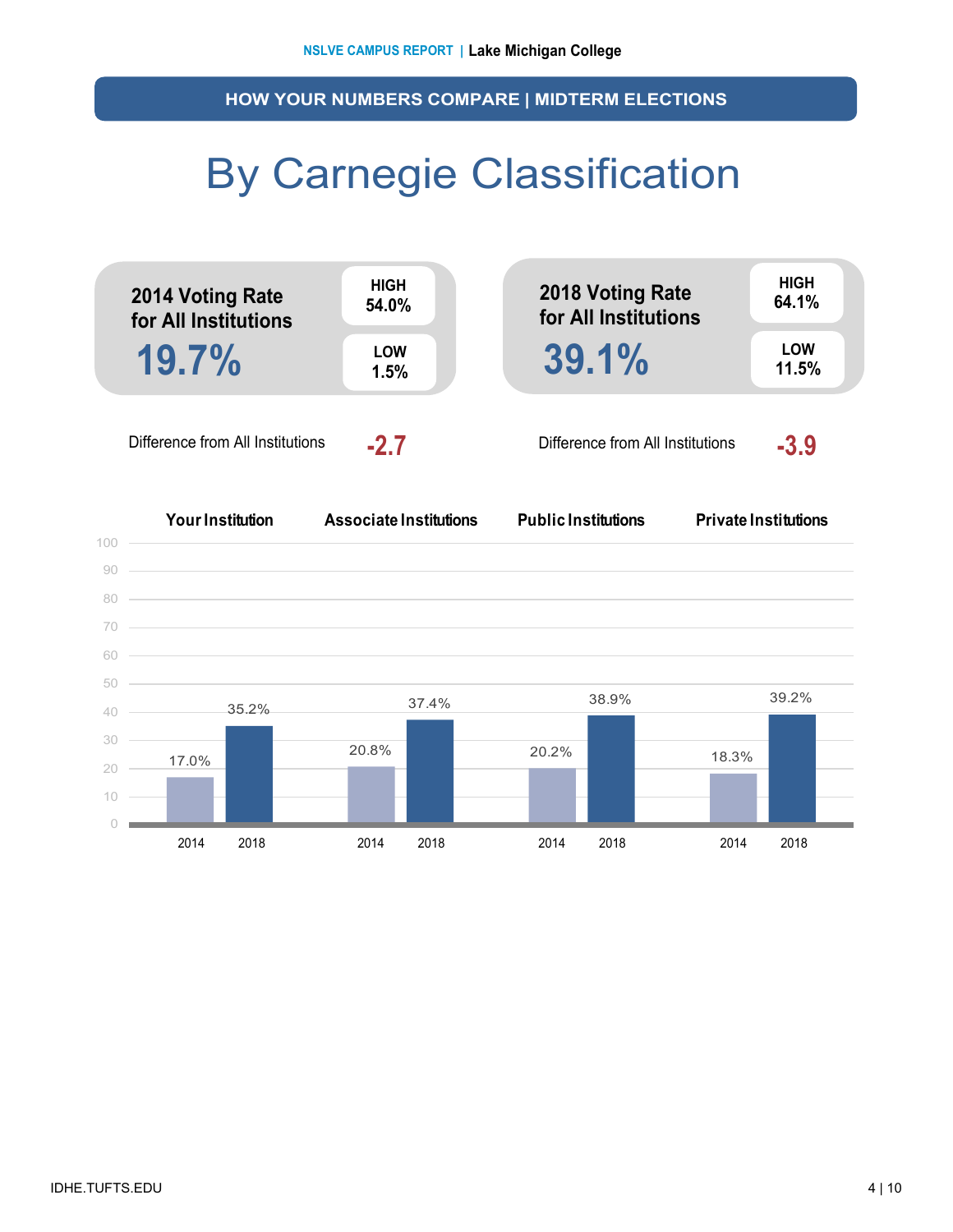## By Voting Method\*

|        |               | <b>Absentee</b><br><b>Early Vote</b> |                                                                                                                         |      |      | <b>Mail</b> |  | In-Person,<br><b>Election Day</b> |             |  |
|--------|---------------|--------------------------------------|-------------------------------------------------------------------------------------------------------------------------|------|------|-------------|--|-----------------------------------|-------------|--|
| 100    |               |                                      |                                                                                                                         |      |      |             |  |                                   | 95.1% 95.3% |  |
| 90     |               |                                      | <u> 1989 - Johann Stoff, amerikansk politiker (d. 1989)</u>                                                             |      |      |             |  |                                   |             |  |
| 80     |               |                                      | ,我们的人们就会在这里,我们的人们就会在这里,我们的人们就会在这里,我们的人们就会在这里,我们的人们就会在这里,我们的人们就会在这里,我们的人们就会在这里,我们                                        |      |      |             |  |                                   |             |  |
| 70     |               |                                      |                                                                                                                         |      |      |             |  |                                   |             |  |
| 60     |               |                                      | <u> 1999 - Jan Barat, martin amerikan basa dan ba</u>                                                                   |      |      |             |  |                                   |             |  |
| 50     |               |                                      | <u> 1999 - Jan Alexander de Carlos de Carlos de Carlos de Carlos de Carlos de Carlos de Carlos de Carlos de Carlos </u> |      |      |             |  |                                   |             |  |
| 40     |               |                                      | <u> 1989 - Jan Salaman Salaman (j. 1989)</u>                                                                            |      |      |             |  |                                   |             |  |
| 30     |               |                                      | <u> 1999 - Jan Samuel Barbara, margaret eta idazlearen 1992an eta idazlearen 1992. Erresuma eta idazlea eta idazl</u>   |      |      |             |  |                                   |             |  |
| 20     |               |                                      |                                                                                                                         |      |      |             |  |                                   |             |  |
| $10 -$ | $-4.4\%$ 4.2% |                                      | n/a                                                                                                                     | n/a  | n/a  | n/a         |  |                                   |             |  |
|        |               |                                      |                                                                                                                         |      |      |             |  |                                   |             |  |
|        | 2014          | 2018                                 | 2014                                                                                                                    | 2018 | 2014 | 2018        |  | 2014                              | 2018        |  |

|                                   | 2014    |       |  | 2018    |       |   |        |
|-----------------------------------|---------|-------|--|---------|-------|---|--------|
|                                   | Voted   | Rate  |  | Voted   | Rate  |   | Change |
| Absentee                          | 23      | 4.4%  |  | 37      | 4.2%  | ⇩ | $-0.2$ |
| Early Vote                        | $\star$ | n/a   |  | 0       | n/a   |   | n/a    |
| Mail                              | $\star$ | n/a   |  | $\star$ | n/a   |   | n/a    |
| In-Person,<br><b>Election Day</b> | 499     | 95.1% |  | 849     | 95.3% | ⇑ | 0.2    |
| Unknown                           | $\star$ | n/a   |  | $\star$ | n/a   |   |        |
| <b>Total</b>                      | 525     |       |  | 891     |       |   |        |

\* Your students' data broken down by voting method. If your campus has a high number of voting method "Unknown", it means that this information was not reported by local officals where your students voted.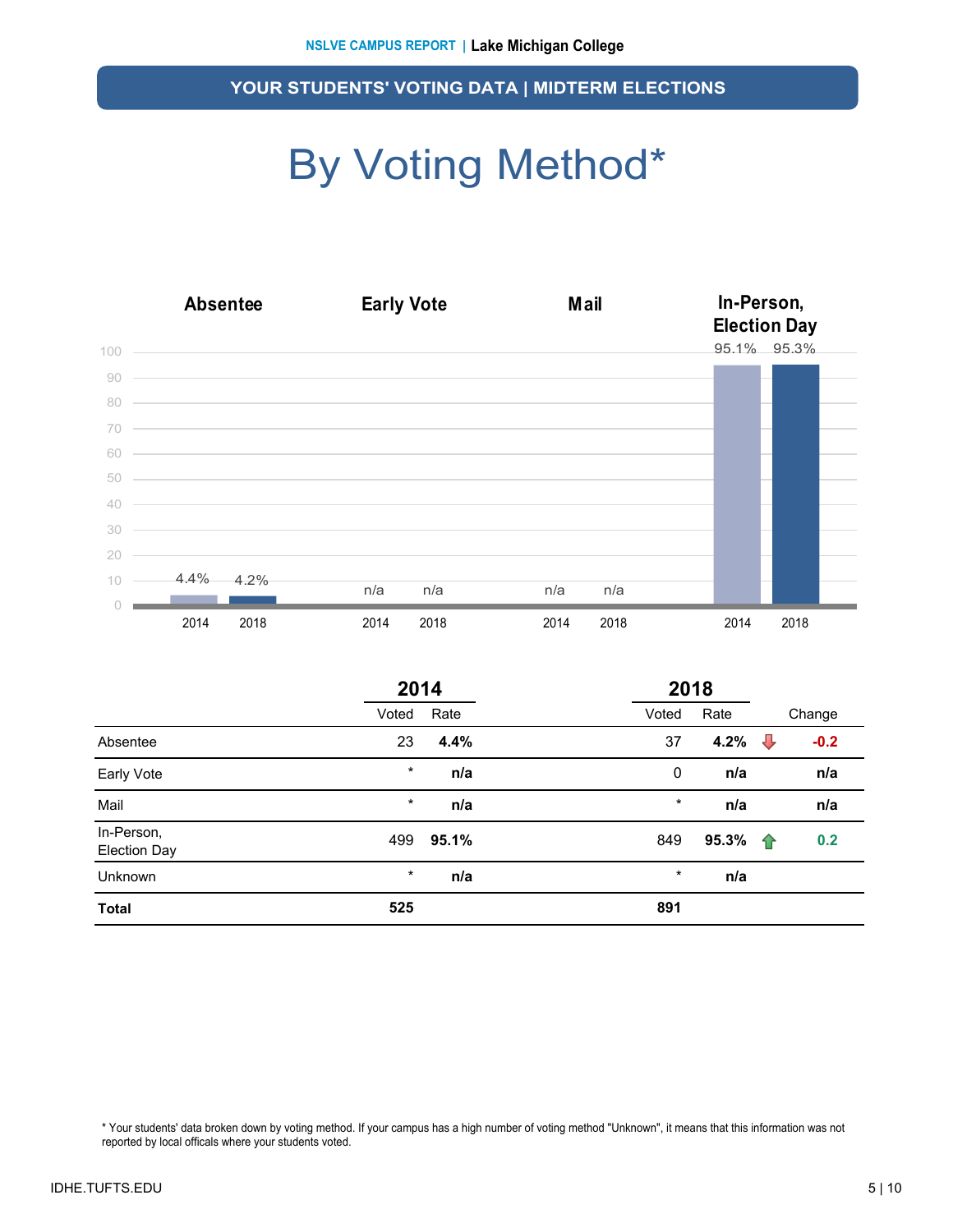### By Age Group\*



|           | 2014     |       |       | 2018     |       |       |   |        |
|-----------|----------|-------|-------|----------|-------|-------|---|--------|
|           | Enrolled | Voted | Rate  | Enrolled | Voted | Rate  |   | Change |
| 18-21     | 1,451    | 182   | 12.5% | 1,326    | 429   | 32.4% | ⇑ | 19.8   |
| $22 - 24$ | 413      | 65    | 15.7% | 308      | 91    | 29.6% | ⇑ | 13.8   |
| 25-29     | 405      | 55    | 13.6% | 338      | 98    | 29.0% | ⇑ | 15.4   |
| 30-39     | 410      | 82    | 20.0% | 309      | 127   | 41.1% | 企 | 21.1   |
| 40-49     | 253      | 70    | 27.7% | 154      | 84    | 54.6% | 企 | 26.9   |
| $50+$     | 151      | 71    | 47.0% | 98       | 62    | 63.3% | ⇑ | 16.3   |
| Unknown   | $\star$  |       |       | 0        |       |       |   |        |

\* Your students' data broken down by age at the time of the election. To provide more accurate voting rates, students ineligible to vote because they were too young, students whose age data was not reported to the Clearinghouse, as well as records that were FERPA blocked are removed from this table. Please note that we are not able to adjust these voting rates by removing non-resident aliens, resident aliens or undocumented students.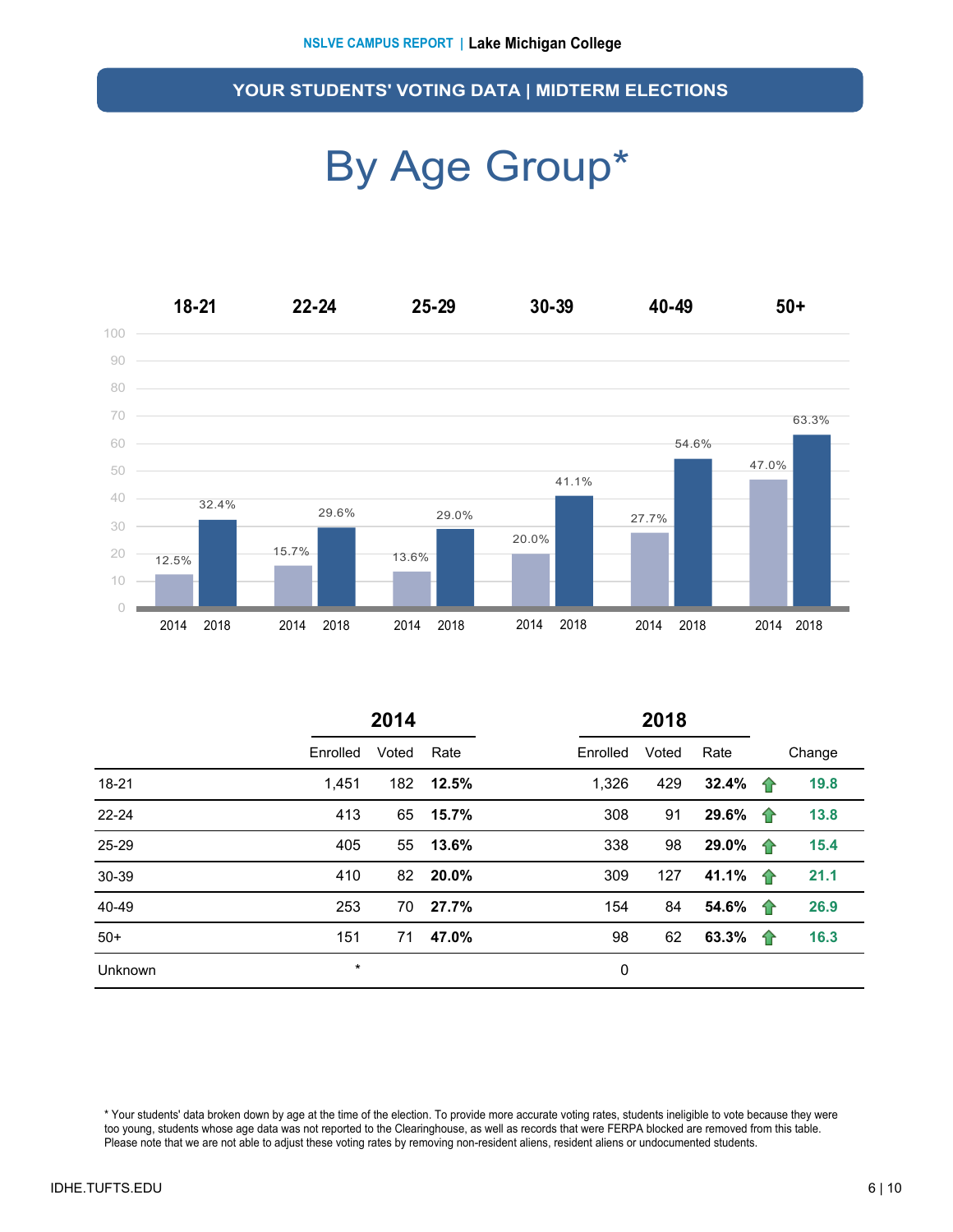## By Program of Study\*



|             | 2014     |       |           |          | 2018  |                         |  |        |
|-------------|----------|-------|-----------|----------|-------|-------------------------|--|--------|
|             | Enrolled | Voted | Rate      | Enrolled | Voted | Rate                    |  | Change |
| Associate   | 2.658    |       | 458 17.2% | 2,055    |       | 721  35.1% <del>个</del> |  | 17.9   |
| Certificate | 281      |       | 43 15.3%  | 409      |       | 148 36.2% $\uparrow$    |  | 20.9   |

\* Your students' data broken down by program of study. To provide more accurate voting rates, students ineligible to vote because they were too young, students whose age data was not reported to the Clearinghouse, as well as records that were FERPA blocked are removed from this table. Please note that we are not able to adjust these voting rates by removing non-resident aliens, resident aliens or undocumented students.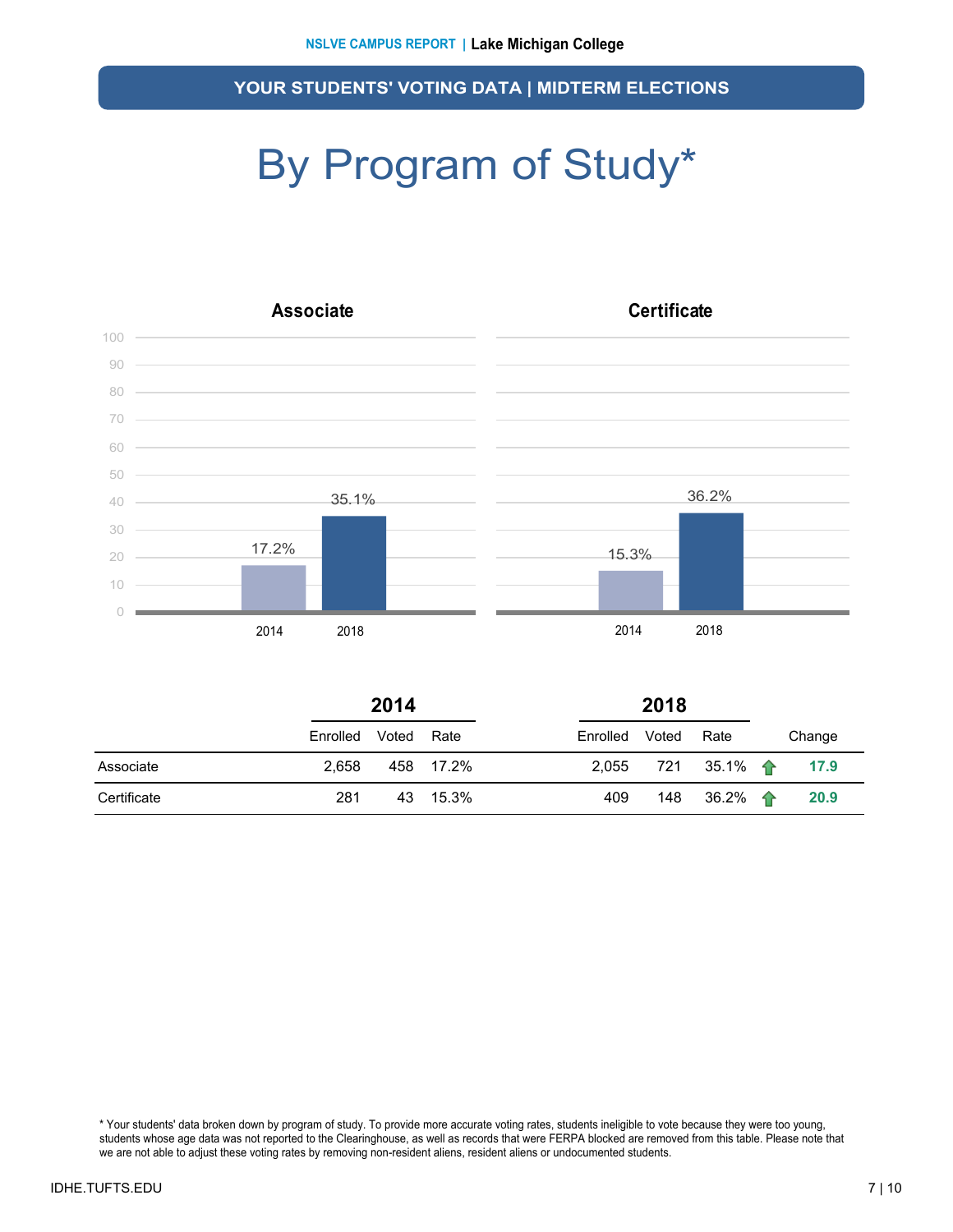### By Enrollment Status\*



|                | 2014     |       |           | 2018     |       |                          |  |        |
|----------------|----------|-------|-----------|----------|-------|--------------------------|--|--------|
|                | Enrolled | Voted | Rate      | Enrolled | Voted | Rate                     |  | Change |
| Full-time      | 1.176    |       | 183 15.6% | 919      | 325   | 35.4% $\uparrow$         |  | 19.8   |
| Part-time      | 1.907    |       | 342 17.9% | 1.614    | 566   | 35.1% $\hat{\mathbf{T}}$ |  | 17.1   |
| <b>Unknown</b> | 0        | 0     | n/a       | 0        | 0     | n/a                      |  |        |

\* Your students' data broken down by part-time and full-time students. To provide more accurate voting rates, students ineligible to vote because they were too young, students whose age data was not reported to the Clearinghouse, as well as records that were FERPA blocked are removed from this table. Please note that we are not able to adjust these voting rates by removing non-resident aliens, resident aliens or undocumented students.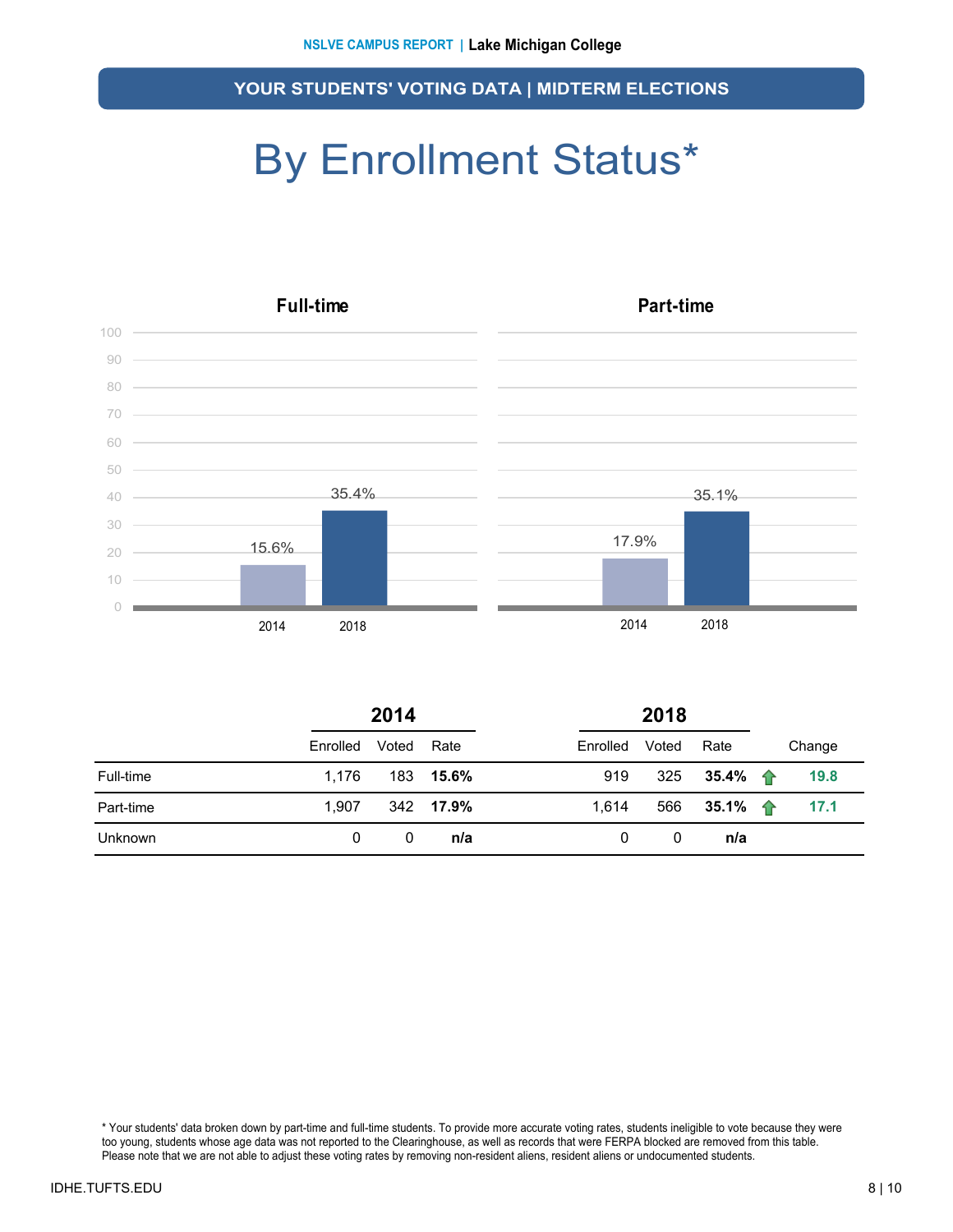### By Field of Study\*

\* Your students' data broken down by field of study. To provide more accurate voting rates, students ineligible to vote because they were too young, students whose age data was not reported to the Clearinghouse, as well as records that were FERPA blocked are removed from this table. Please note that we are not able to adjust these voting rates by removing non-resident aliens, resident aliens or undocumented students. The green and red highlighted values below represent your campus's top three and bottom three voting rates by field of study.

|                                                           |             | 2014       |       |          | 2018       |                 |        |
|-----------------------------------------------------------|-------------|------------|-------|----------|------------|-----------------|--------|
|                                                           | Enrolled    | Voted      | Rate  | Enrolled | Voted      | Rate            | Change |
| Agriculture and Agriculture<br>Operations                 | 0           | 0          | n/a   | 23       | 12         | 52.2%           | n/a    |
| <b>Biological and Biomedical</b><br>Sciences              | 36          | $\ast$     | n/a   | 29       | 10         | 34.5%           | n/a    |
| Business, Management, and<br>Marketing                    | 500         | 108        | 21.6% | 319      | 106        | $33.2\%$        | 11.6   |
| Communication and Journalism                              | 20          | $\ast$     | n/a   | 0        | 0          | n/a             | n/a    |
| Computer and Information<br>Sciences                      | 86          | 13         | 15.1% | 72       | 27         | 37.5%           | 22.4   |
| Education                                                 | 164         | 29         | 17.7% | 49       | 21         | 42.9%           | 25.2   |
| <b>Engineering and Engineering</b><br>Technologies        | 122         | 22         | 18.0% | 106      | 36         | 34.0% $\bigcap$ | 15.9   |
| English Language and Literature                           | 23          | $\star$    | n/a   | 20       | $\star$    | n/a             | n/a    |
| Family and Consumer/Human<br>Sciences                     | $\mathbf 0$ | 0          | n/a   | 21       | $\star$    | n/a             | n/a    |
| Foreign Languages, Literatures,<br>and Linguistics        | $\star$     | $\star$    | n/a   | 0        | $\pmb{0}$  | n/a             | n/a    |
| <b>Health Professions</b>                                 | 912         | 131        | 14.4% | 703      | 230        | 32.7%           | 18.4   |
| History                                                   | 16          | $\star$    | n/a   | 11       | $\star$    | n/a             | n/a    |
| Law Enforcement, Firefighting,<br>and Protective Services | 86          | 10         | 11.6% | 69       | 22         | 31.9%           | 20.3   |
| Legal Professions and Studies                             | 10          | $^{\star}$ | n/a   | 0        | 0          | n/a             | n/a    |
| Liberal Arts and Sciences, and<br>Humanities              | 354         | 67         | 18.9% | 427      | 178        | 41.7% $\bigcap$ | 22.8   |
| <b>Mathematics and Statistics</b>                         | 10          | $\ast$     | n/a   | 0        | $\pmb{0}$  | n/a             | n/a    |
| Mechanic and Repair<br>Technologies/Technicians           | 22          | $\star$    | n/a   | $\star$  | $\star$    | n/a             | n/a    |
| Multi/Interdisciplinary Studies                           | 0           | 0          | n/a   | 20       | $^{\star}$ | n/a             | n/a    |
| Parks, Recreation, Leisure, and<br><b>Fitness Studies</b> | $\star$     | $\star$    | n/a   | 18       | $\star$    | n/a             | n/a    |
| Personal and Culinary Services                            | 26          | $\ast$     | n/a   | 26       | 12         | 46.2%           | n/a    |
| <b>Physical Sciences</b>                                  | 13          | $\star$    | n/a   | 16       | $\ast$     | n/a             | n/a    |
| <b>Precision Production</b>                               | 119         | 17         | 14.3% | 164      | 57         | 34.8%           | 20.5   |
| Psychology                                                | 81          | 13         | 16.1% | 58       | 16         | 27.6% 个         | $11.5$ |